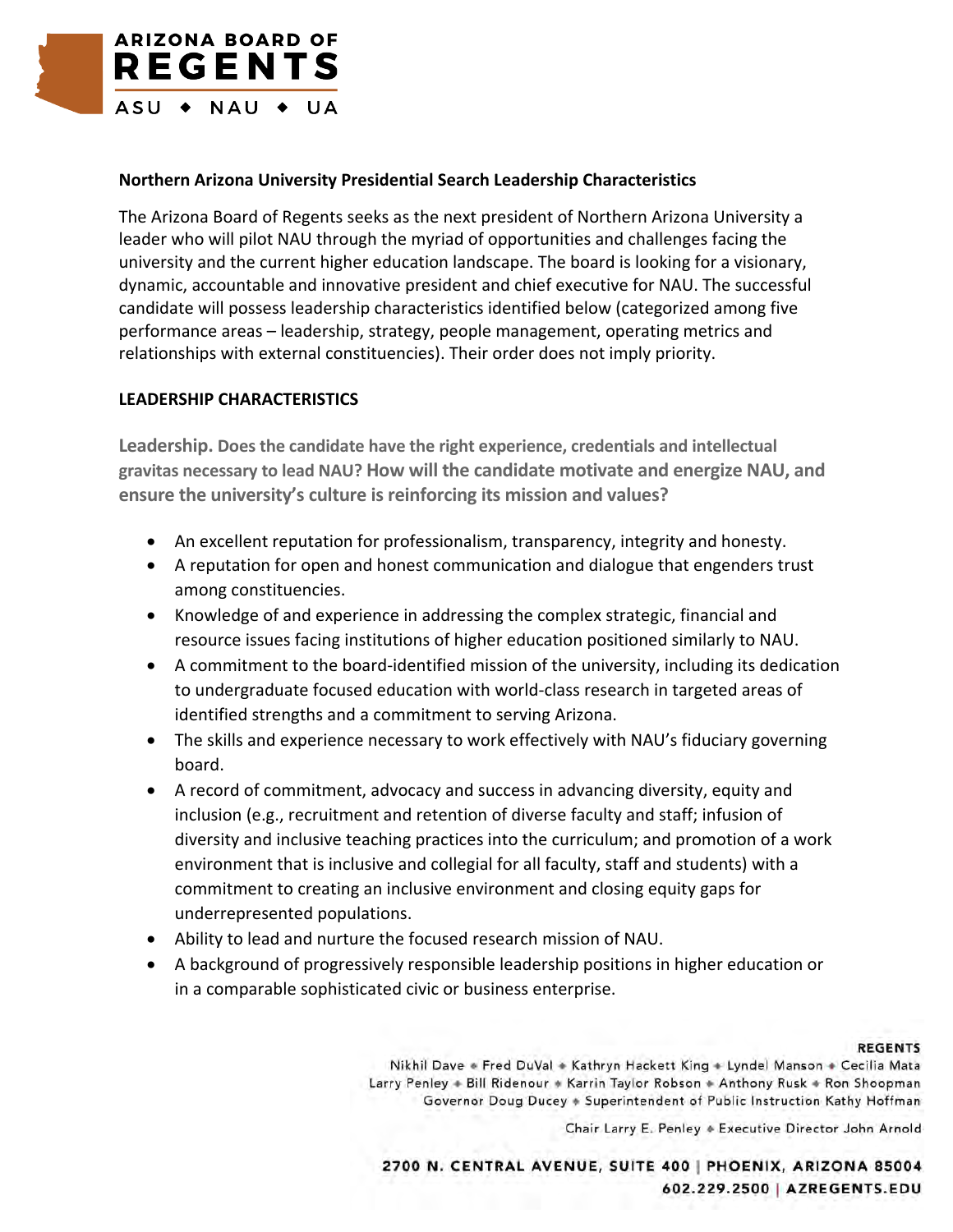- Academic credentials, including an earned terminal degree, and experience comparable to a tenured faculty member and leadership at a university, although exceptional candidates with outstanding executive experience and achievements outside of academia will also be considered.
- Demonstrated ability to manage change within a complex organizational structure.
- Success in recruiting and leading an outstanding senior team and implementing strategic long-range plans in a complex environment.
- Demonstrated ability to develop, maintain and inspire an executive leadership team to innovate for future success.
- A demonstrated ability to listen and communicate in an authentic and genuine manner in both formal and informal settings, with empathy, respect and compassion.
- Exceptional business acumen, including the expertise to develop NAU's strategies, tactics and structures to advance the institution's educational, human, financial, entrepreneurial and capital resources.
- The ability to explain and implement strategic decisions in a manner that retains constituent support.

**Strategy. How will the candidate ensure that NAU is performing, the university is aligned behind the current vision and mission, and accompanying goals are being effectively implemented?**

- The desire to focus on NAU's distinct mission within the Arizona higher education marketplace.
- The expertise to refine and communicate NAU's unique identity, strengths and mission and develop and implement a sophisticated and effective branding and marketing strategy for the university.
- An understanding of and commitment to NAU as a student-focused, individual centered university with small classes.
- Dedicated to ensuring access and success for all students.
- Ability to execute on NAU's commitment to become the nation's leading university serving Indigenous peoples and sovereign Native Nations.
- Ability to work hand-in-hand with the Arizona Board of Regents, Flagstaff community, faculty, staff, students and senior staff to provide compassionate, culturally relevant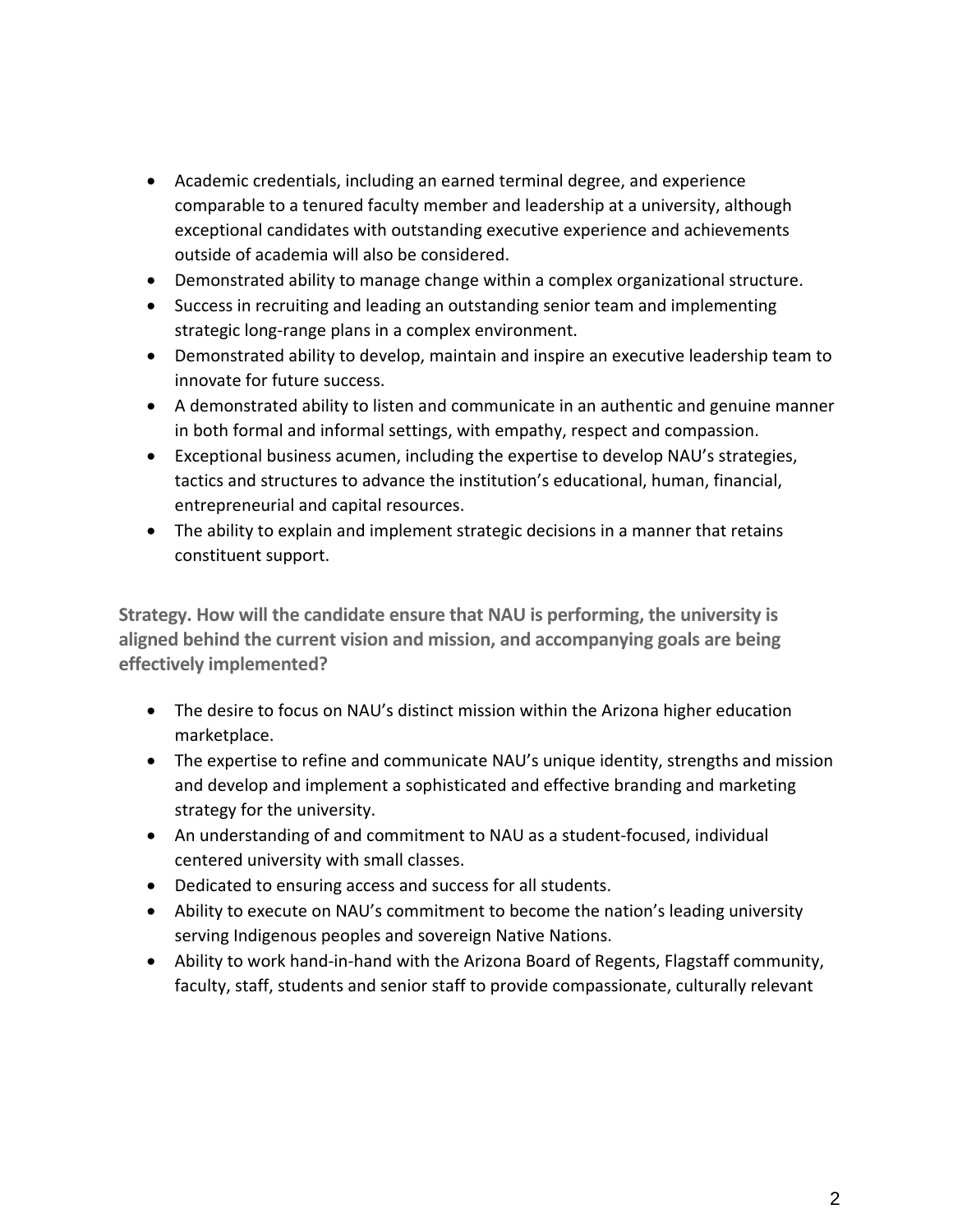and competent leadership and guidance around diversity, equity and inclusion initiatives.

- A desire to act as a bridge builder within the broader NAU community and ability to nurture a vibrant and healthy community where all people feel welcomed and valued.
- A record of embracing a teacher-scholar model across all disciplines while supporting rigorous and groundbreaking research that drives economic, health, and environmental policy and practice.
- The ability to recognize, build upon and communicate NAU's strengths and a demonstrated commitment to the teaching mission of NAU.
- The ability to develop and implement a strategy strengthening NAU's statewide offerings and distributed learning centers.
- Ability to strengthen NAU's commitment to Northern and rural Arizona.
- Demonstrated ability to foster collaboration on campus toward interdisciplinary work.
- Experience in supporting online learning at the undergraduate and graduate levels.

**People management. Will the candidate put the right people in the right positions and providing them the support they need to achieve the mission and vision and metric goals?**

- The ability to recognize and develop talent and appropriately delegate responsibility and authority.
- The interpersonal and collaboration skills necessary to cultivate and strengthen relationships with multiple stakeholders, including students, faculty, staff, the Flagstaff community, policymakers, alumni, affiliates and business partners to support the mission of the university and the Arizona public university enterprise.
- The demonstrated ability to instill enthusiasm and support from others for a shared vision for the university.
- The ability to retain, recruit and develop world-class teacher scholars, student-centered support staff and students that represent the diversity of our state and nation.
- A commitment to academic values and respect for the role of faculty and the principles of shared governance as provided in Arizona law.
- A deep understanding of and passion for the work of inclusion and diversity; a willingness to be a leader, ambassador and catalyst for change in a complex and dynamic environment, respecting all constituent groups using current and proven best practices for efficient and successful results; and knowledge of current diversity issues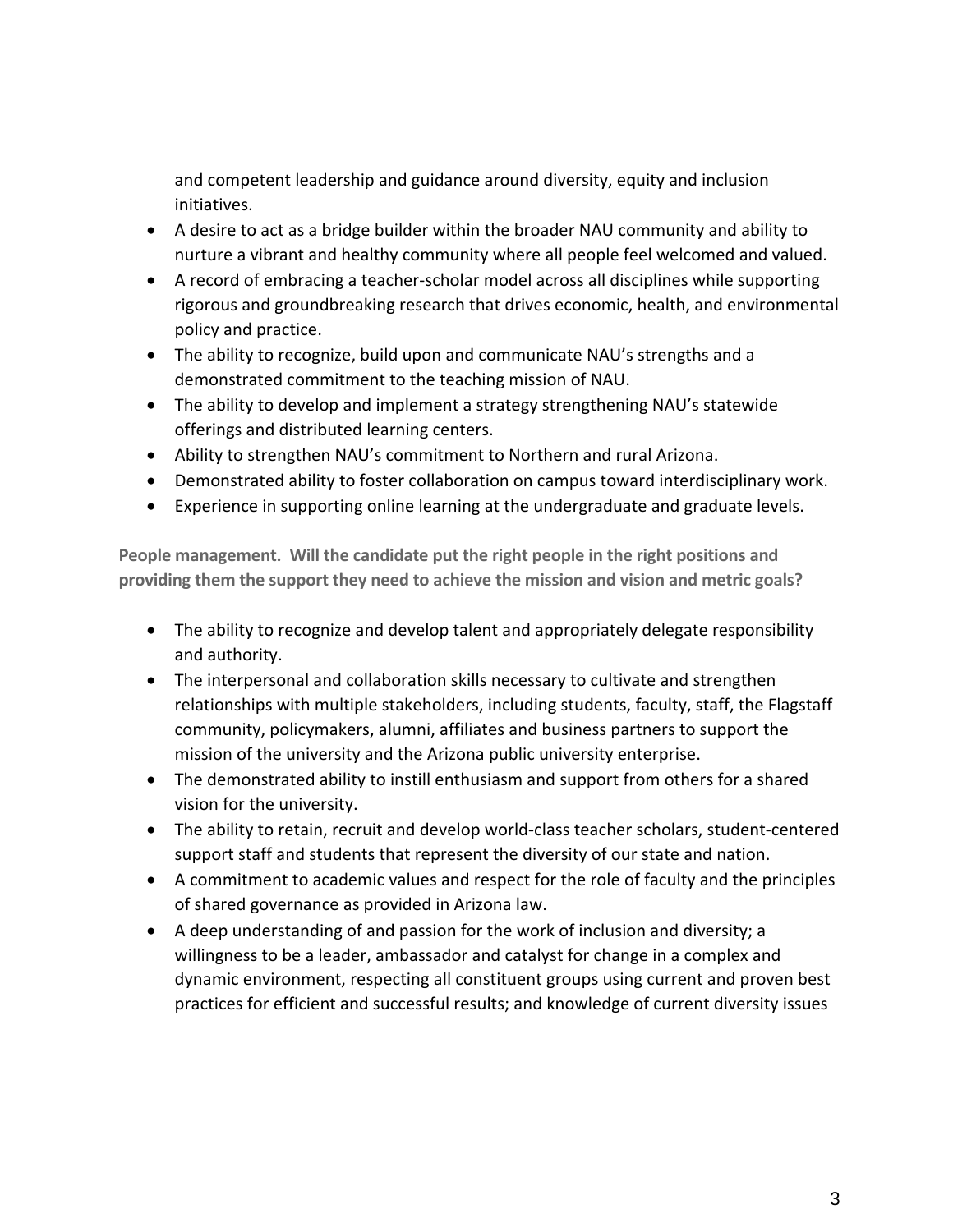with a clear understanding of the importance of an inclusive and diverse environment in a comprehensive university or similar setting.

• The skills necessary to be an effective and collaborative member of the system's executive management team comprised of the board's executive director and other university presidents in a collective enterprise executive committee providing leadership to achieve enterprise goals.

**Operating metrics. How will the candidate ensure performance, productivity, asset utilization, quality and constituent satisfaction?**

- The ability to successfully achieve system-wide and university specific performance metrics.
- The ability to drive the university's success in multiple statewide, national and international markets.
- An ability to execute against the board's vision for an outstanding student-centered, access-oriented comprehensive university in today's changing higher education ecosystem.
- Promotes students' individual growth, discovery and success so they can contribute to society and meet the needs of employers today and in the future.
- Eager to expand and diversify funding sources while remaining mission focused.

**Relationships with external constituencies. How well will the candidate engage with NAU's various outside constituencies, including alumni, donors, policymakers and other stakeholders?**

- Recognition of NAU's distinctive role in and importance to the state, Flagstaff and other Northern Arizona communities, and a commitment to continue and expand the university's leadership mission in addressing community and statewide issues.
- Ability to develop and augment NAU's strong relationship and partnerships with Arizona's Indigenous peoples and sovereign Native Nations.
- Ability to develop and augment partnerships with community colleges, tribal colleges and K-12 schools to enhance student access and success.
- An exceptional ability to represent university and enterprise interests at the Arizona Legislature.